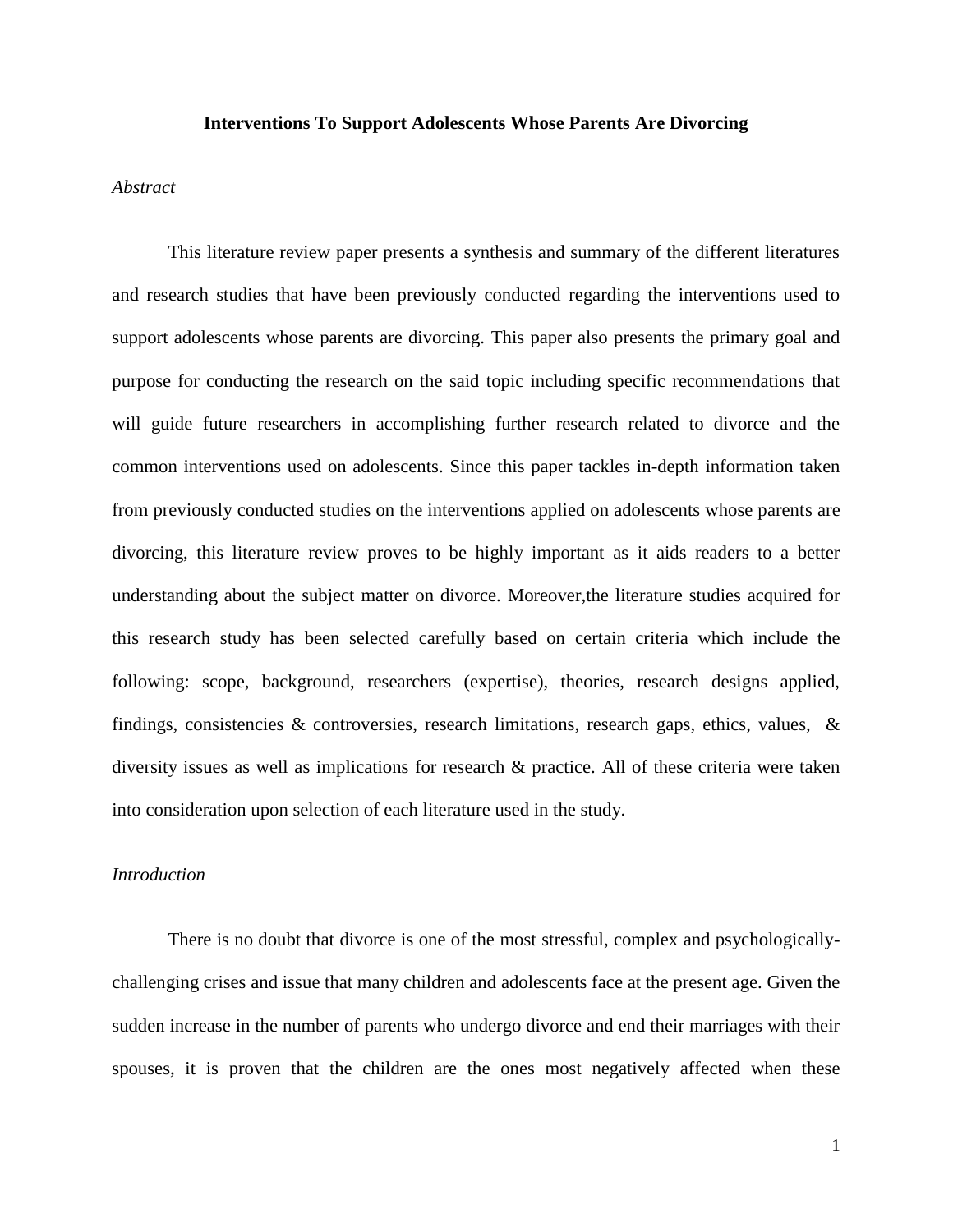circumstances occur in their family (Johnson & Wiechers, 2002; VanderValk, et al., 2005). This is because as parents undergo a tremendous amount of stress during the divorce process, they become incapable of providing the basic guidance and support needs of their children, most especially their adolescent children who also undergo significant levels of depression and anxiety along with them (Johnson & Wiechers, 2002). In the succeeding section of this literature review, more in-depth information and discussion will be presented with regard to the most popular interventions that are typically being applied to support adolescents whose parents are divorcing.

## *Review & Synthesis of the Literature*

There are numerous intervention programs that may be adopted in order to handle and manage the increasing levels of anxiety and depression that many adolescents undergo upon the divorce of their parents. One of these intervention programs is the so-called "group intervention programme" which, according to Johnson & Wiechers (2002) serves as an avenue for the adolescents to express and share their feelings, thoughts and experiences with one another as they become submerged to the whole divorce process. It is believed that group intervention programmes are very effective for adolescents of divorce as this form of intervention most likely creates positive effect on these adolescents' self-concepts, essentially lessening their anxiety levels and alleviating their feelings of depression (Johnson & Wiechers, 2002).

The reason why group intervention programmes have been associated with positive impacts is primarily because it creates a "supportive environment" wherein different adolescents from different parents who are divorcing are able to relate with one another while sharing, exploring and clarifying their experiences related to divorce (Johnson & Wiechers, 2002). According to Stathakos & Roehrle (2003), such special intervention programme, designed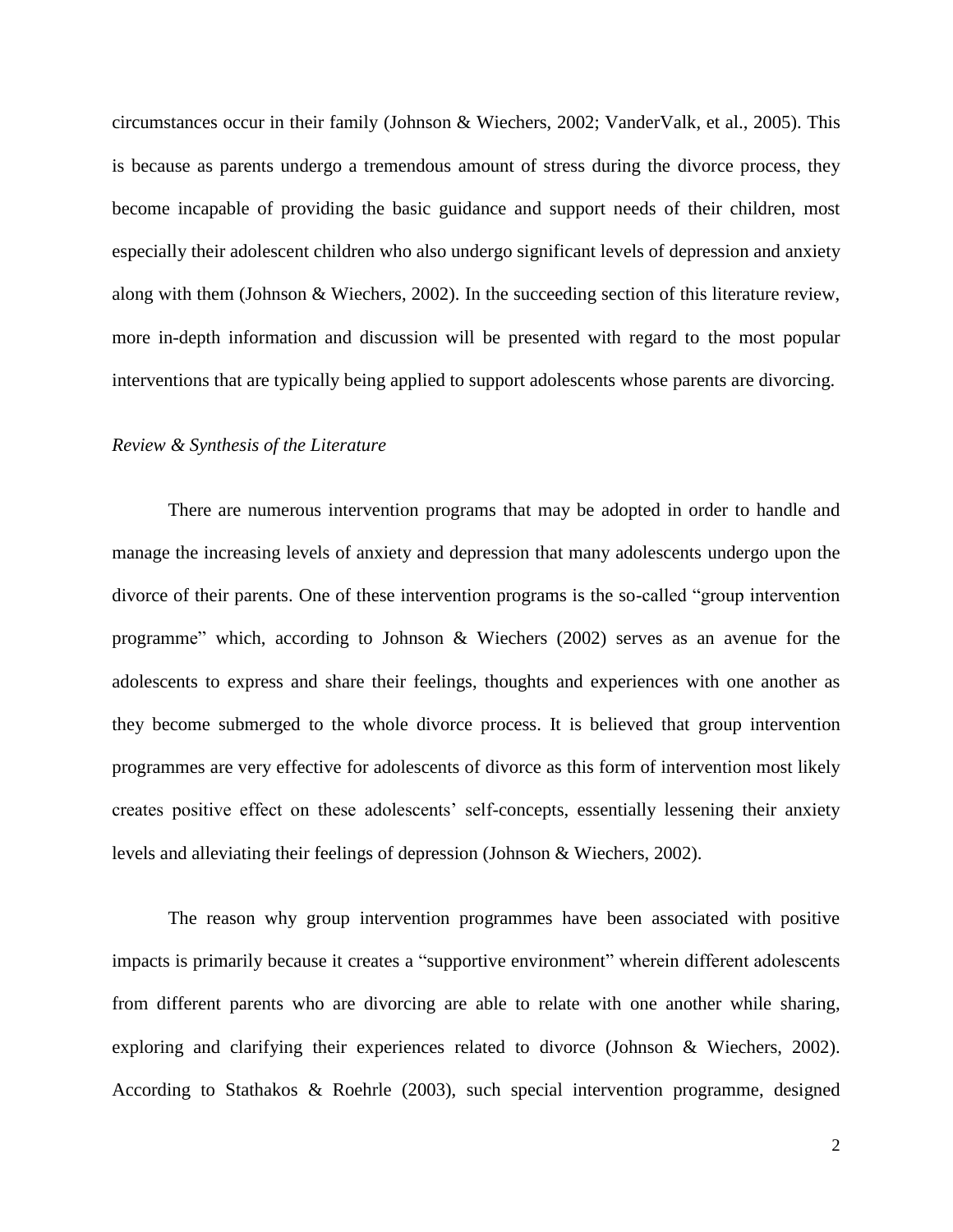especially for groups, are quite necessary as these programmes effectively offer preventative interventions which work best for children and adolescents who have undergone psychological crises and difficulties brought about by divorce. However, the level of effectiveness of each group intervention programme also varies depending on the number of sessions the children and adolescents underwent into, the group leaders who facilitated the programme, the set of participants and the given circumstances present in the divorce situation (Stathakos & Roehrle, 2003).

Wolchik, et al. (2002) also supports the idea that intervention programmes are highly important and highly beneficial in handling and managing cases of adolescents who have divorced parents. Apparently, previous research studies revealed that adolescents who have come from a family of divorced parents are most likely to suffer from various problems including substance/alcohol addiction, unwanted pregnancy, crime-related activities, mental health problems and the like. As such, intervention programs are important as they prevent the longterm negative effects of divorce from taking hold of these adolescents' lives. Indeed, the negative effects of parental divorce during adolescence will most likely persist until adulthood which is why intervention programmes are being greatly promoted and encouraged in order to curb such negative long-term effects (Wolchik, et al., 2002).

Freedman & Knupp (2003) believe that one of the most effective adolescent intervention programmes that would benefit these children of divorced parents is the so-called "educational intervention". Interestingly this educational intervention that is being proposed is a type wherein forgiveness is the goal of the intervention programme. In most cases, this type of intervention programme is usually implemented among at least five adolescents whose parents have divorced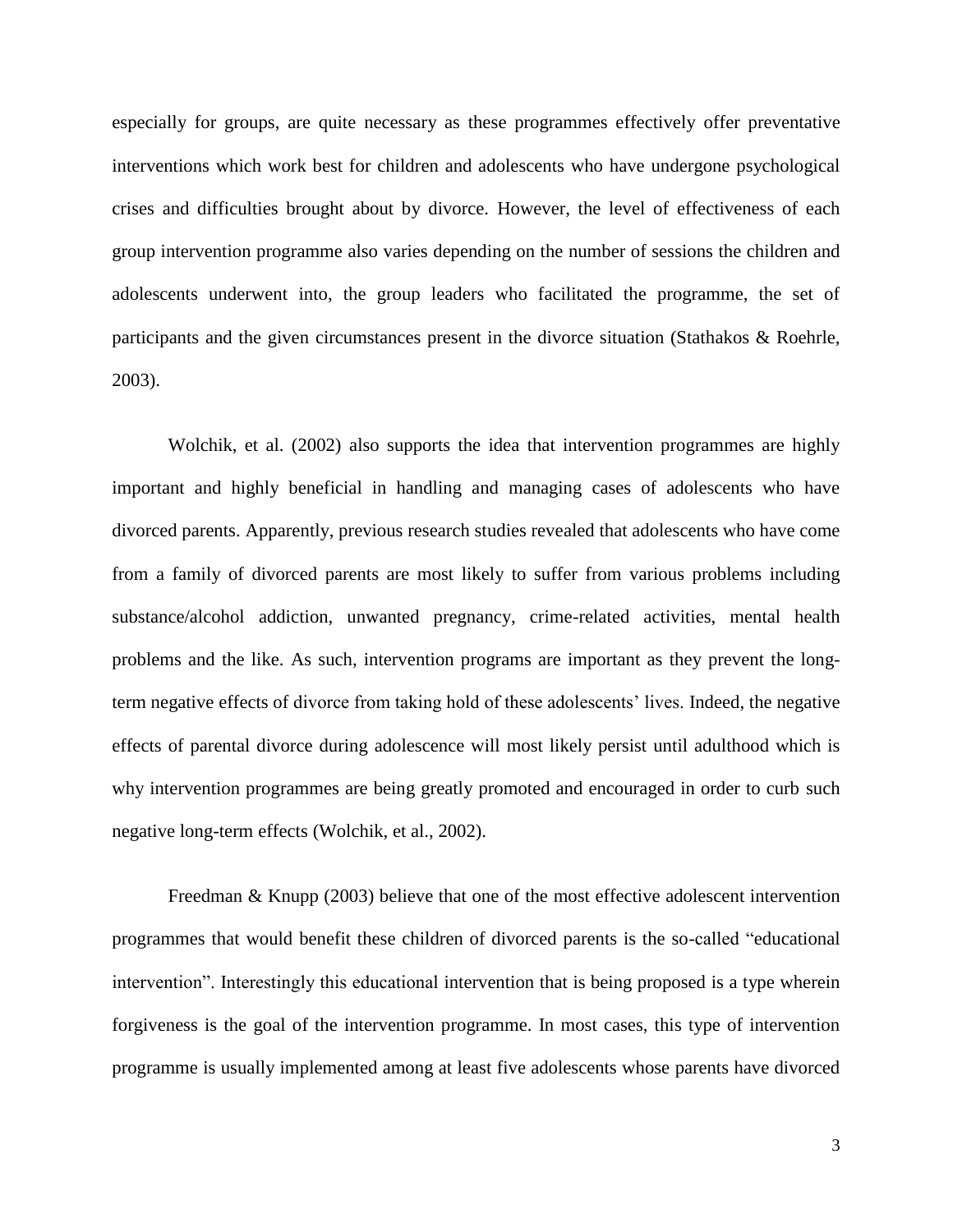and are undergoing different kinds of difficulties as a result of the divorce process. The primary purpose of this type of intervention is to allow the experimental participants to be able to forgive their own parents from the hurt the divorce has caused them(Freedman & Knupp, 2003).

This type of intervention is also typically conducted with a pretest and posttest exploratory design wherein all participants are encouraged to talk about and share their feelings and experiences related to divorce. However, the goal of the intervention programme should be to increase the hope of the participants towards moving on in life and decrease their anxiety and depressed traits due to their negative divorce related experiences. many verbal reports from experts and actual participants of this type of intervention programme attest to its effectiveness as a post-intervention plan as it encourages participants to release forgiveness to their parents and to themselves and adopt a more positive outlook on their psychological well-being(Freedman & Knupp, 2003).

Similar to Stathakos & Roehrle (2003) and Freedman & Knupp (2003), Gutzwiller (2008) also deems that group therapies or intervention programmes conducted in groups is one of the best treatment choices in cases of adolescents suffering the negative impacts of parental divorce. Based on some related articles and studied conducted on group therapies, this type of intervention programmes enable adolescents from divorced families to accurately get the right perception on the process of divorce and how they must deal with it. Also, group therapies work better compared to other intervention programmes given the fact that it helps adolescents "normalize" their divorce experiences and allows them to know and discover that they are not "alone" in the process and that like them, there are thousands of other adolescents who also go through the exact same experiences that they do because of parental divorce. In this way,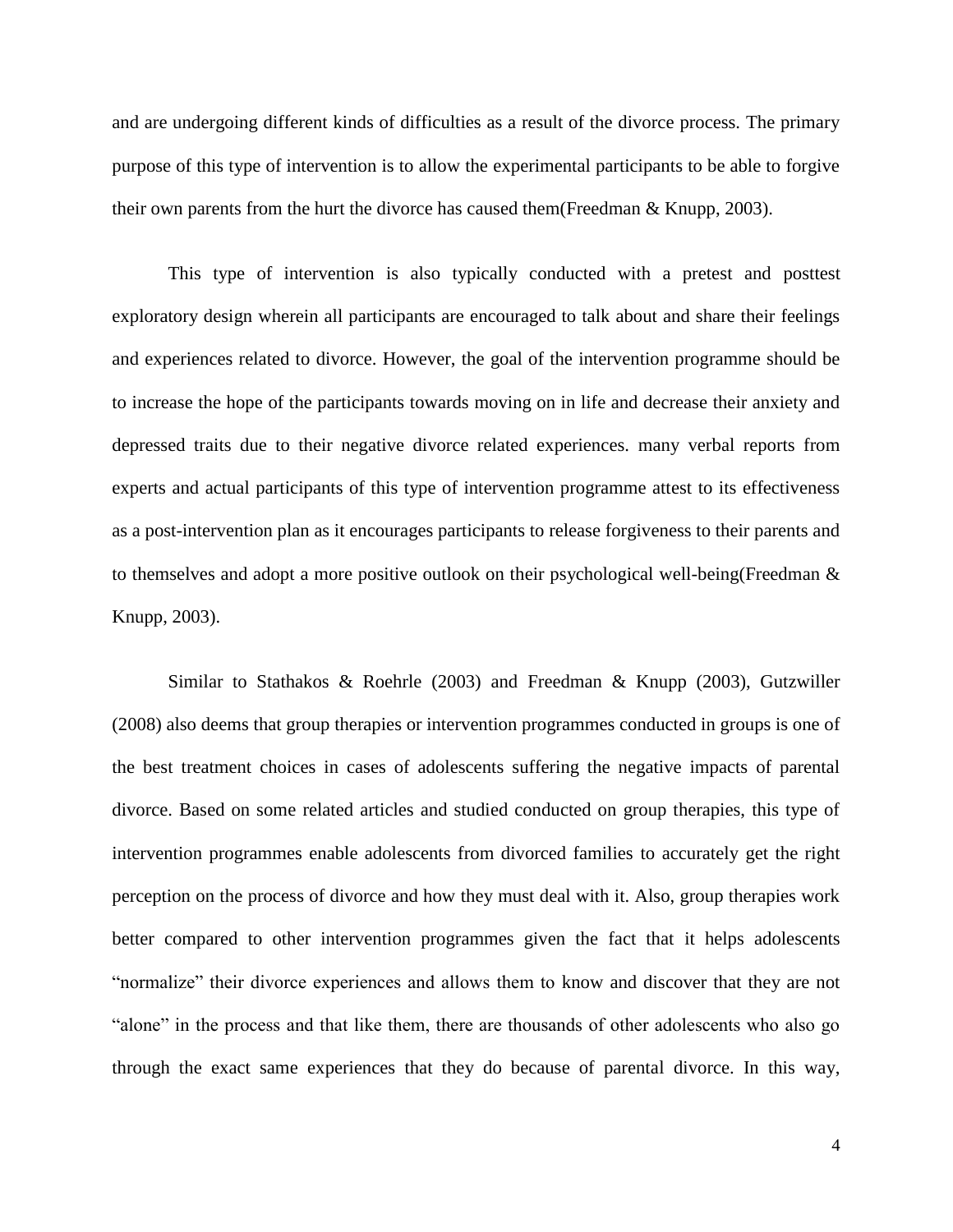adolescents would be able to better appreciate such experiences and not think about totally destroying their life because of divorce (Gutzwiller, 2008). Certainly, every institution such as schools may be able to adopt their own group therapy programmes in order to successfully intervene with their students' views and experiences on parental divorce (Rich, et al., 2007). Also, through such group therapy programmes, they would be able to develop a more accurate and better understanding of these adolescents' emotions, their new family roles and structures and their daily experiences and thus be able to cater to their psychological needs better (Rich, et al., 2007).

Aside from group therapies as a common intervention strategy on adolescents with divorced parents, DeGarmo, Patterson & Forgatch (2004) claim that Parent Management Training (PMT) may also be used in order to induce positive changes and more effective parenting on the adolescents that experienced the negative effects of divorce. Through the PMT model, the adolescents would be able to primarily experience "protection" and easier transition towards completely moving on with their lives after the divorce of their parents. In essence, the parents who are part of the Parent Management Training would "positively" influence the behavior of adolescents with divorced parents by allowing them to experience effective parenting. The ultimate goal of this intervention model is to change the adolescents' problematic behaviors, decrease their stress levels and depression and allow them to experience love, care and protection from other parents (DeGarmo, Patterson & Forgatch, 2004; Mitcham‐Smith & Henry, 2007).

In addition to the use of parenting coordination as an intervention strategy, Pehrsson, et al. (2007) suggests "bibliotherapy" which pertains to the use of songs, literatures, books and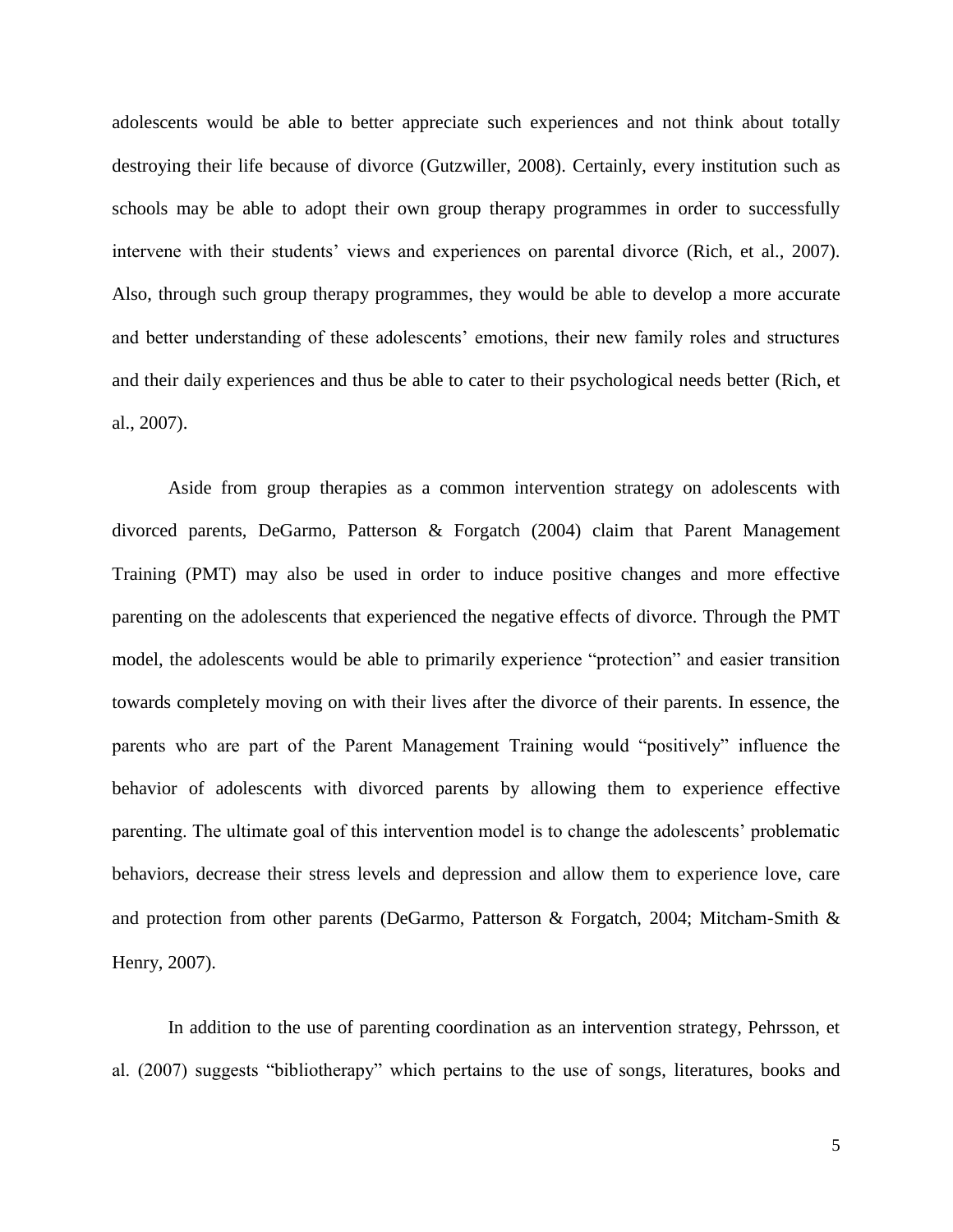stories from the different mediums as a form of therapeutic intervention for adolescents undergoing parental divorce. Pehrsson et al. (2007) believes that this type of intervention strategy works for children of parents who have divorced as the information they would be able to gather from these mediums would open up their minds about the different interpretations on divorce and what others have also gone through because of divorce. Moreover, adolescents who undergo the bibliotherapy intervention would also be able to get a glimpse on how others have moved on after the divorce of their parents and give them an idea on what they can also do in order to move on in their lives(Pehrsson et al., 2007).

#### *Conclusion*

In conclusion,the different types of intervention strategies that may be applied on adolescents whose parents have divorced include group intervention programmes which, primarily serveas an avenue for the adolescents to express and share their feelings, thoughts and experiences with one another as they become submerged to the whole divorce process and enable them to share with other adolescents their own experiences related to divorce and their own feelings towards it. Group therapy sessions are intended to allow the adolescents to "normalize" their divorce experiences and enable them to discover that they are not "alone" in the divorce process. Aside from group therapies, there is also the so-called "Parent Management Training" which is an intervention strategy that enables adolescents to experience "protection" and easier transition towards completely moving on with their lives after the divorce of their parents. Finally, there is the bibliotherapy strategy which pertains to the use of songs, literatures, books and stories from the different mediums as a form of therapeutic intervention for adolescents undergoing parental divorce. For researchers who intend to conduct further research on this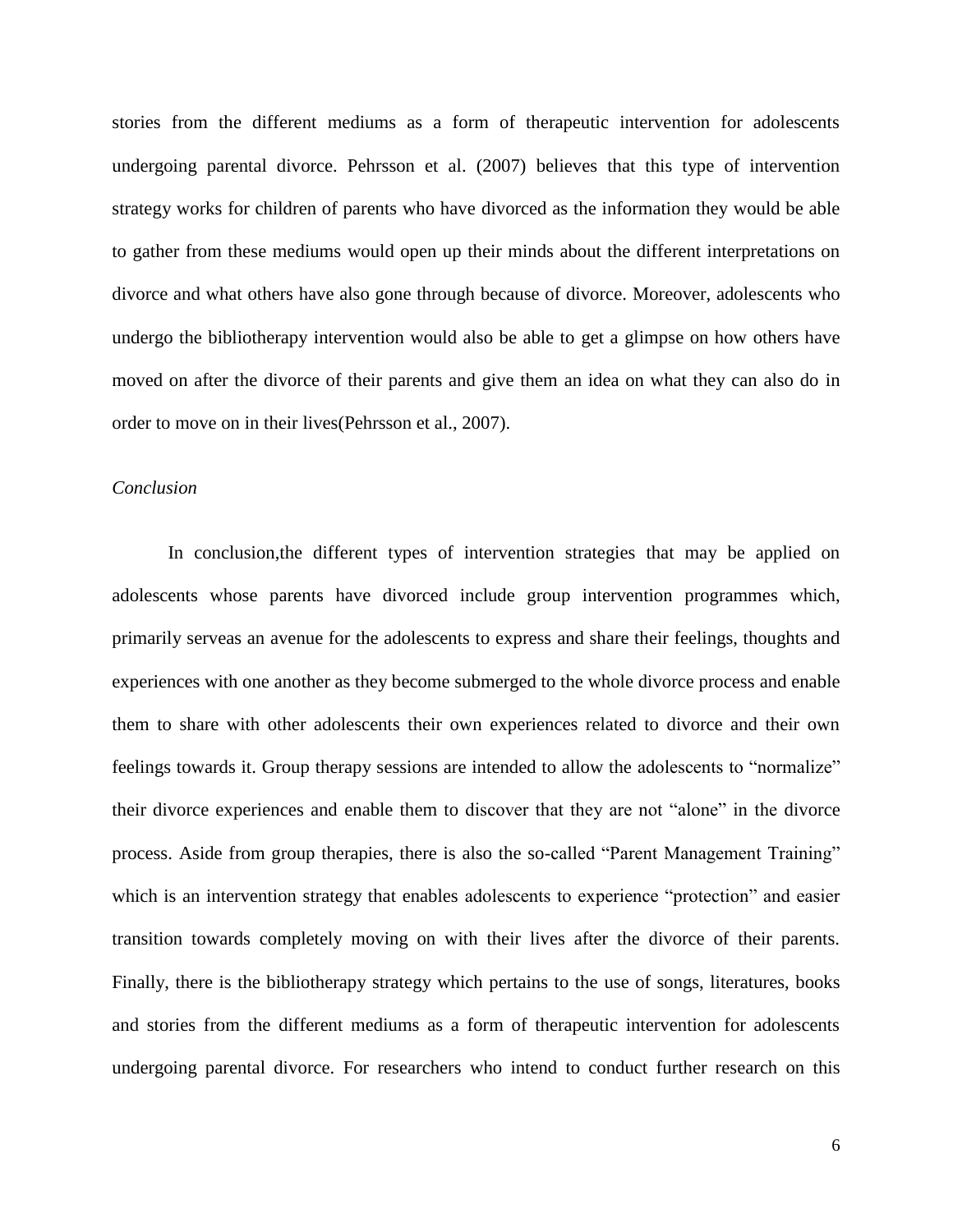topic, an interesting angle would be identifying or determining the impact of each of these intervention strategies on the adolescents of parental divorce.

**Word Count: 1,720**

# **References**

- DeGarmo, D.S., Patterson, G.R., Forgatch, M.S. (2004). How do outcomes in a specified parent training intervention maintain or wane over time? *Prevention Science,* 5, 73‐89.
- Freedman, S., & Knupp, A. (2003). The Impact of Forgiveness on Adolescent Adjustment to Parental Divorce. *Journal of Divorce & Remarriage, 39 (1-2)*, 135-165.
- Gutzwiller, M. (2008). The Need for Research on Counseling Interventions for Children and Adolescents from Divorced Families: A Literature Review. *Graduate Journal of Counseling Psychology, 1(1)*, 136-146.
- Johnson, C. & Wiechers, E. (2002). Intra-psychic effects of a group intervention programme on adolescents of divorce. South African Journal of Education, 22(3):177-183.
- Mitcham‐Smith, M., & Henry, W.J. (2007). High conflict divorce solutions: Parenting coordination as an innovative co‐parenting intervention. *The Family Journal: Counseling and Therapy for Couples and Families,* 15, 368‐373.